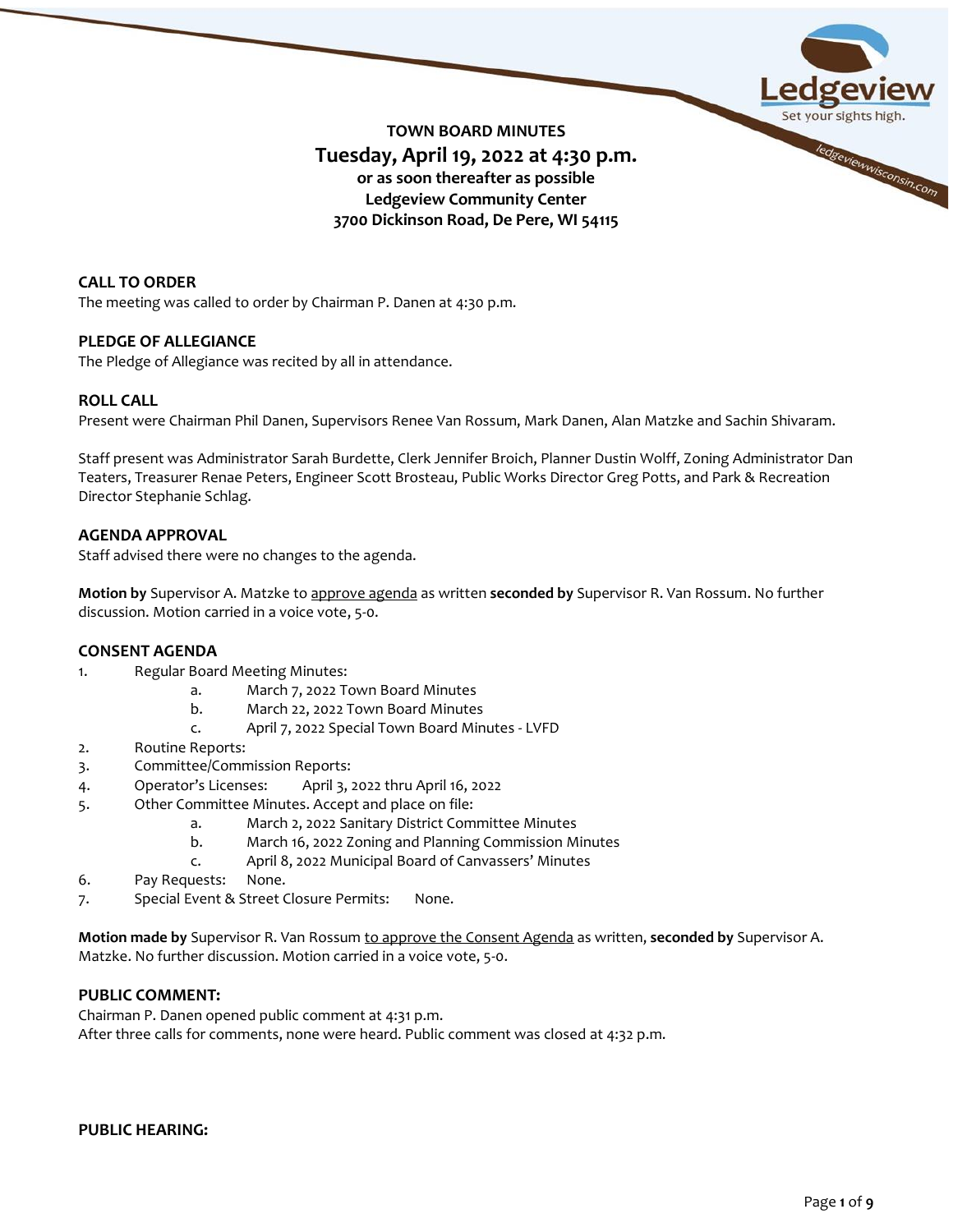1. Public Hearing and approval on a Conditional Use Permit (CUP) and Building, Site and Operation Plan (BSO) request by Adam Stein (agent) on behalf of Conitantinos Bournantianis (owner), to construct a coffee shop with drive through located on parcel D-470-3-66-3, 0 Silverstone Trail by approving Ordinance O-2022-006.

Staff presented stating the petitioner is requesting approval of a Conditional Use Permit and Building, Site, and Operation Plan for a Starbucks Café and Drive-Thru. The parcel is currently zoned B-2. A Conditional Use permit is required for the Café and Drive-Thru uses in the B-2 zone district.

There are vehicle two accesses to the parcel; one on Broadway Street (CTH PP) and one on Silverstone Trail. Two-way circulation is proposed throughout the site except for the drive-thru area to the west and north of the building. The Silverstone Trail access drive is located directly across from 1371 Silverstone Trail. It appears that headlights will shine directly into the living space of the residence. The petitioner is attempting to coordinate with the neighbor regarding off-site screening improvements via landscaping.

Pedestrian access from the Broadway Street sidewalk is provided with a striped pedestrian connection path through the parking lot to the proposed six (6) foot wide sidewalk between the building and the parking lot. A sidewalk is required along Silverstone Trail [per Town policy for all development along an urbanized road] with a pedestrian connection path to the interior sidewalk.

The proposed building is 2,500 SF +/- and the required parking is one (1) space per 75 to 50 square week of Gross Floor Area (GFA). A total of 48 parking spaces are proposed with three (3) ADA accessible spaces. Bicycle parking is also provided.

The ZPC approved this CUP request and BSO Plan for the coffee shop and drive-thru operations with the following conditions:

- 1. Revise the sign package to show:
	- A. Wall signs
		- a. The primary sign is located on facing Broadway Street (west façade) as it is nearest the main entrance.
		- b. The secondary sign on the east façade a maximum of 60% of the size of the west façade sign.
		- c. The area of the total wall signage not greater than 52 SF.
	- B. Ground Signs
		- a. Add the building address to the sign per Code.
	- C. Menu Boards
		- a. Revise the site plan and sign package to illustrate not more than one menu board / ordering station station with a display area not to exceed 40 SF
	- D. Directional Sign
		- a. The incidental (directional) sign changed to a maximum of 3-feet in height.

The public hearing was opened by Chairman P. Danen at 4:35 p.m.

#### **Carl Thyes – 1390 Weatherstone Trail:**

Resident was unaware of the details on this development as he just got the letter/public hearing notice in the mail today and had general questions about the plan, the lighting and the traffic flow. Mr. Thyes also mentioned he owns two pieces of property in which one parcel is unbuilt at this time, and stated it would become an issue if he were to build on that property, as the headlights would be directly impacting that parcel.

Staff advised they have encouraged the petitioners to make contact with the property owners that might be impacted with headlights to see if they can provide some landscaping in their front yards in an attempt to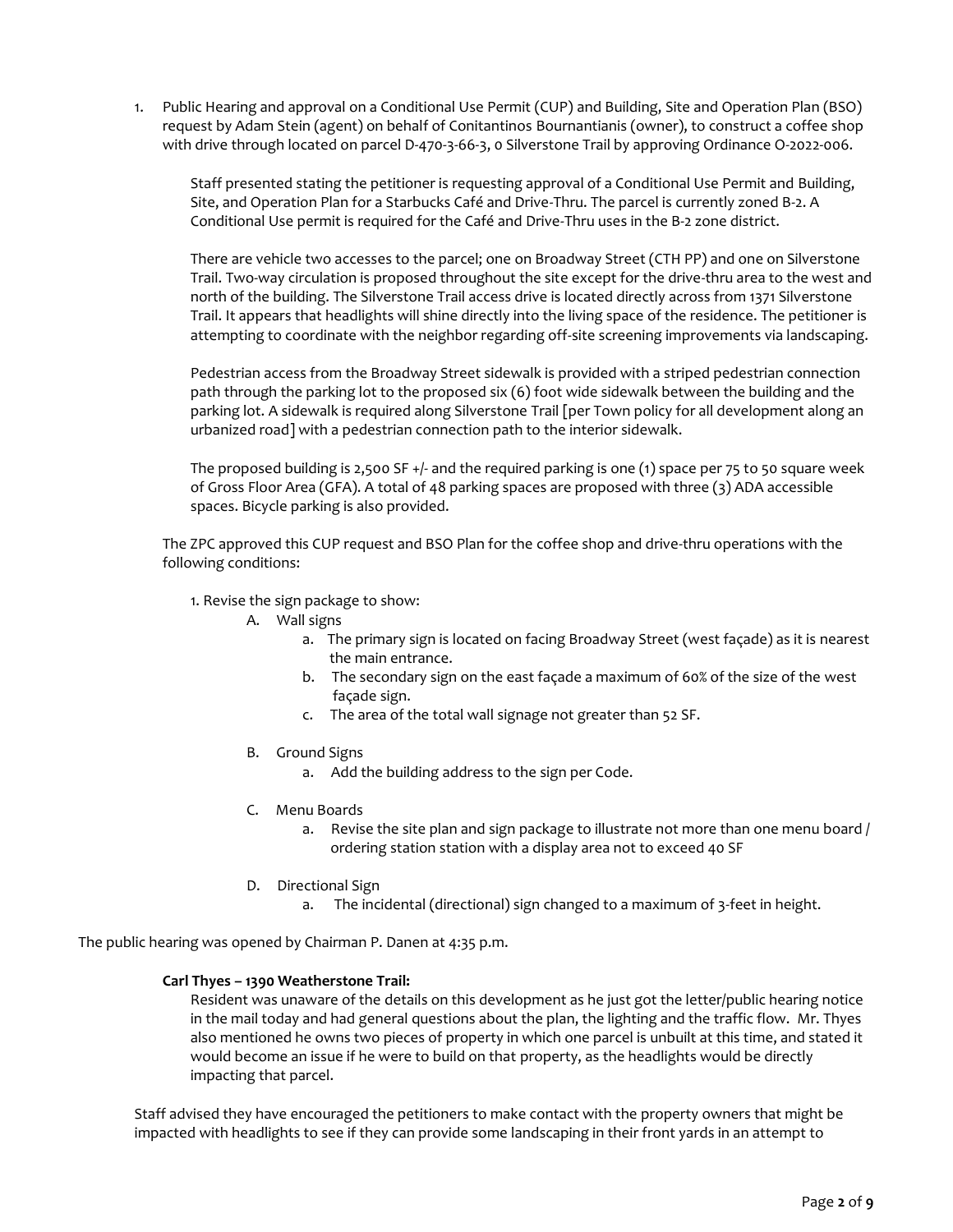mitigate those issues. Staff clarified for the Board, specifically Mr. Thyes and Mr. Mommaerts' properties because of the way the access driveway is located, there is no place to put landscaping there.

Staff advised the Town has a restrictive lighting code and there will be zero-light-trespass at the property lines, the lighting fixtures won't be taller than 18 ft. per code; and the maximum of 14 candles, which is plenty of light for safety and usage but won't glow. Stated it would be less than McDonalds lighting.

### **David Mommaerts - 1371 Silverstone Trail:**

Resident concerned about the landscaping stating he doesn't really want it, and wants to see if there actually is a problem once the business opens and takes occupancy once the traffic is there. Wanted in writing something stating that if there is an issue once open, that he could get landscaping at that time.

Staff advised they could add that as a condition as something to review at the time of occupancy as landscaping will be the last item to go in; and asked Mr. Mommaerts what he was exactly looking for.

Staff verified with Mr. Mommaerts as well as the architect if that was something they would be in agreement with.

#### **Adam Stein / Architect & Representative for owner – 802 N 109th St, Milwaukee:**

Mr. Stein spoke on behalf of the owner who was very committed to working with the nearby residents and stated they want a high quality development. Stated they were willing to accommodate Mr. Mommaerts and can work with him at that time if needed. Mr. Stein stated that this was the back entrance and the hope was that most of the traffic would come thru the front but understands that you really don't know until once it's up and operating. Would be willing to give a small choice of approximately fifteen (15) different landscaping options to choose from.

Mr. Thyes spoke up stating he wanted to be included in the event that he should develop his second vacant lot. Further discussion was had and was determined what Mr. Thyes was looking for was not the landscaping they were talking about regarding Mr. Mommaerts property. Mr. Thyes currently has fencing on his lot line and landscaping would not be possible on that parcel. Staff pointed out that they would first have to determine where that driveway would be on that unbuilt parcel, so landscaping at this time would be inappropriate and not needed.

The public hearing was closed by Chairman P. Danen at 4:51 p.m.

Further discussion ensued and clarification was made regarding the landscaping with the condition that at the time of occupancy they discuss with Mr. Mommaerts about adding some landscaping at the expense of the owner of the development.

Mr. Stein questioned if there would be limitations assigned with regards to the extent of landscaping. Staff clarified that if the owner felt the request was unreasonable, that would be something that can be brought back to the Town Board, but to do their best with working it out amongst themselves.

**Motion by** Supervisor S. Shivaram to approve the CUP as well as the BSO plan for Starbucks on parcel D-470-3-66-3, located at 1347 S. Broadway, by approve Ordinance O-2022-006 and with the conditions:

1. Revise the sign package to show:

- A. Wall signs
	- a. The primary sign is located on facing Broadway Street (west façade) as it is nearest the main entrance.
	- b. The secondary sign on the east façade a maximum of 60% of the size of the west façade sign.
	- c. The area of the total wall signage not greater than 52 SF.
- B. Ground Signs
	- a. Add the building address to the sign per Code.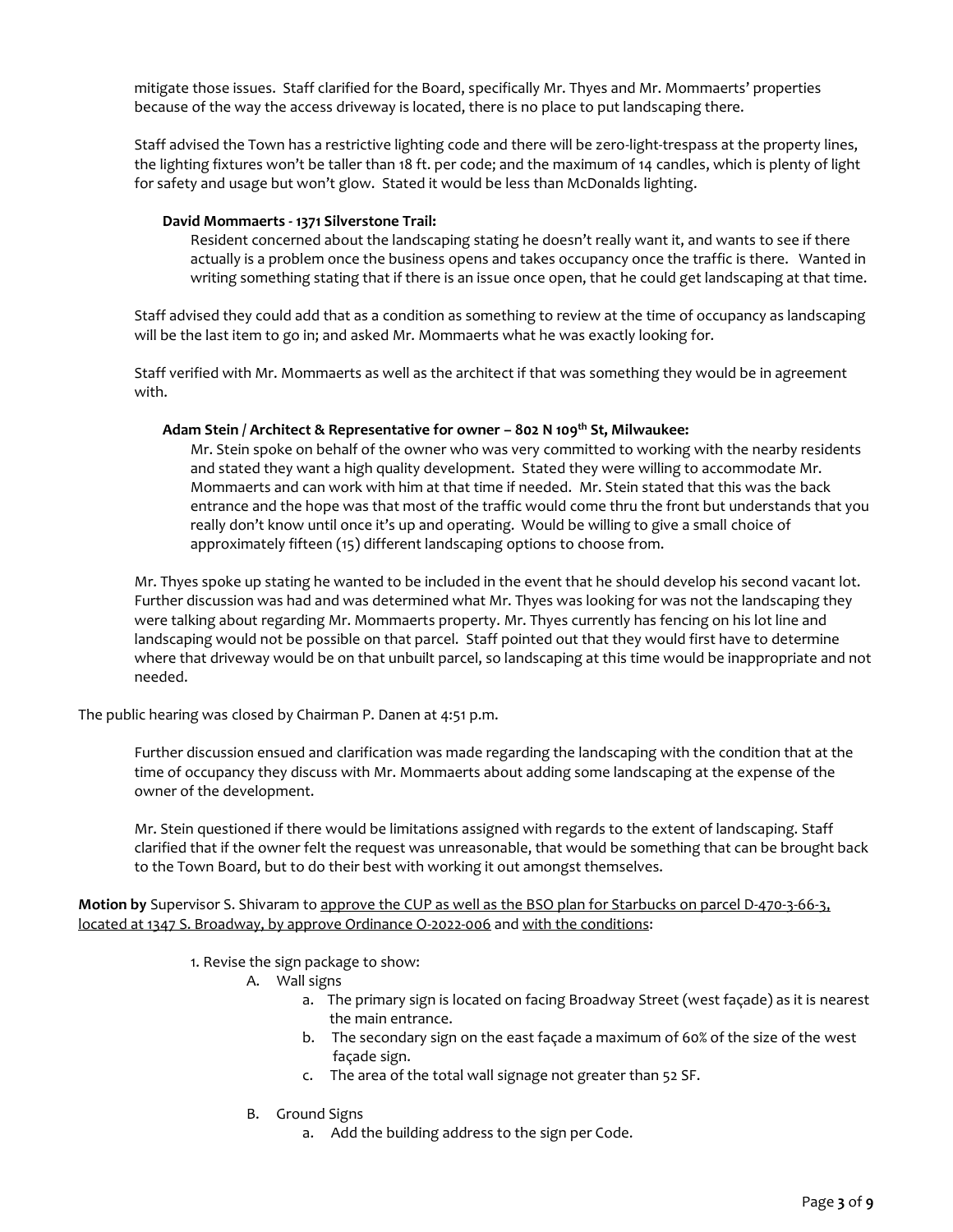- C. Menu Boards
	- a. Revise the site plan and sign package to illustrate not more than one menu board / ordering station station with a display area not to exceed 40 SF
- D. Directional Sign
	- a. The incidental (directional) sign changed to a maximum of 3-feet in height.
- 2. At the time of occupancy the petitioner discuss with Mr. Mommaerts about adding some landscaping at the expense of the owner of the development.

**Motion seconded by** Supervisor M. Danen. No further discussion. Motion carried in a voice vote, 5-0.

2. Public Hearing and approval on a **Conditional Use Permit (CUP)** request by Joseph Lotto (owner) to allow for **a greenhouse** on parcel D-303 at 4057 Glenmore Road by approving Ordinance O-2022-007.

Staff presented stating the petitioner is requesting approval of a Conditional Use Permit (CUP) to build a greenhouse, which is only permitted by conditional use in A-2. The greenhouse building is proposed to be 96-feet long, 30-feet wide, and 15-feet in height and constructed with piping covered with clear plastic.

The petitioner was awarded a USDA Natural Resources Conservation Service (NRCS) grant for this high hoop tunnel (greenhouse) to maximize farmable property for agricultural practices.

The ZPC recommended approval of the conditional use permit, conditioned on providing the Town the site preparation details and the required supporting practices for erosion control, runoff, and vegetative cover according to the requirements of the USDA conservation practice standard included with the USDA application

At 4:55 p.m., Chairman P. Danen opened the public hearing for comments.

#### **Bernard Lotto -- 3955 Glenmore Road**

Wanted to speak in favor of it. Property owner is his nephew and thinks would really help and benefit him as a mid-sized farmer.

Chairman P. Danen made a call two more times asking if anyone wanted to speak on this public hearing. No responses. Closed public hearing at 4:57 p.m.

**Motion by** Supervisor A. Matzke moved to approve the Conditional Use Permit for the Greenhouse with conditions of site preparation pertaining to the runoff, **seconded by** R. Van Rossum. No further discussion. Motion carried in a voice vote, 5-0.

# **ZONING & PLANNING:**

1. **Discuss and act on** recommendation from the Zoning and Planning Commission on the request by Steve Bieda of Mau & Associates (agent) on behalf of Ron Van Straten (owner) to approve a Certified Survey Map (CSM) to create three lots from parcels D-449-1 and D-450, located at 3550 and 3551 Wayne Lane.

Staff stated the petitioners are part of the family that sold land for the Grand Ridge Estates development. To accommodate the new roadway for the development, they are requesting approval of three (3) lot CSM that includes the dedication of a realigned Wayne Lane. A condition of this vacation approval will be for the Van Straten / Cuene CSM to be approved so that both lots will have frontage and access onto the vacated and dedicated Wayne Lane.

The ZPC approved the CSM and recommended the same to the Town Board at this time, with conditions.

**Motion made by** Supervisor R. Van Rossum to approve the Certified Survey Map to create three lots from parcels D-449-1 and D-450 located at 3550 and 3551 Wayne Lane with the following conditions: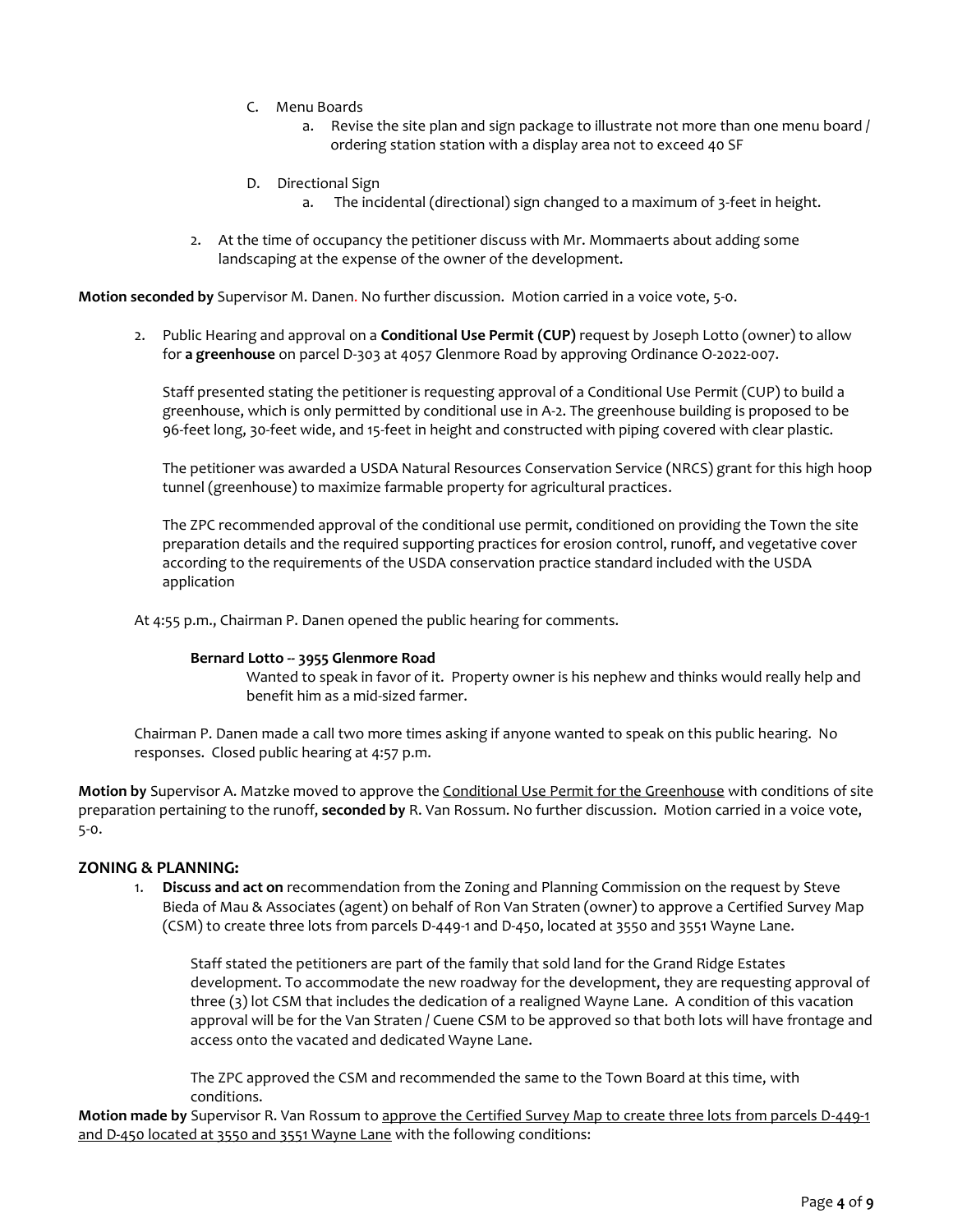- 1. ZPC conditions:
	- a. Final vacation of the partial ROW for Wayne Lane.
	- b. Recording of the CSM to be simultaneous to the Grande Ridge Estates 1<sup>st</sup> Addition Final Plat.
	- c. The following notations added to the CSM:
		- i. "Future bicycle and pedestrian facilities will be installed within the public ROW when the roadway is constructed."
		- ii. "All lots are required to connect to public utilities within one year of availability."
	- d. Any technical corrections required by the Town Engineer or Brown County prior to Town signatures.

**Motion seconded by** Supervisor M. Danen. No further discussion. Motion carried in a voice vote, 5-0.

2. **Discussion and act on** a recommendation from the Zoning and planning Commission on the request by Steve Bieda of Mau & Associates (agent) on behalf of Tom Ebert (owner) to approve a Certified Survey Map (CSM) to create two lots from parcel D-1991, located at 2206-2208 Blue Stem Lane.

Staff stated the petitioner is requesting the approval of a two (2) lot CSM created from the existing 0.4 acre parent parcel which is Lot 40 of the Heritage Heights Subdivision. The property currently contains a side-by-side duplex on one lot zoned R-2 and fronting along Trellis Drive. The CSM will create two lots each with a zero lot line. Splitting the lot will convert the property from a two-family dwelling to two zero lot line, single-family (attached) dwellings

All utilities (water and sewer) are separate for each unit. The Engineer stated that storm sewer is not separate for the units, and an easement will be required.

The ZPC recommend approval of the CSM to the Board, with conditions.

**Motion made by** Supervisor S. Shivaram to approve the Certified Survey Map (CSM) to create two lots from parcel D-1991, located at 2206-2208 Blue Stem Lane following conditions set forth by Zoning and Planning Commission

- 1. ZPC conditions as follows:
	- a. Illustrate easements where necessary for utility services.
	- b. Any technical corrections required by tht Town Engineer or Brown County.

**Motion seconded by** Supervisor A. Matzke. No further discussion. Motion carried in a voice vote, 5--0.

# **OLD BUSINESS:**

1. **Continued discussion** and recommendation on Town Constable.

Staff met with the current Town Constable to review year one in the role as well as to get an understanding of his desire to continue in the roll. Mr. Lauder has intentions to serve as long as the board is willing to have the position. Current call volume was reviewed, as was the related budget. The annual budget for the services provided by the Constable range from \$3000-\$4000 and at this point in the year, the expenses in those categories are running below average. Additionally, discussion took place as to what further public education could be done to inform residents on the animal-related services that the Constable assists with.

No change be made to the elected position of Town Constable. It is suggested to review the service level needs two years from now, particularly if it is known as to whether or not there is a candidate interested in running for the office at the ensuing election.

Town Constable, Chris Lauder spoke to the Board summarizing his first year and stating the Town is meeting the needs of this position and arming him with anything he may need.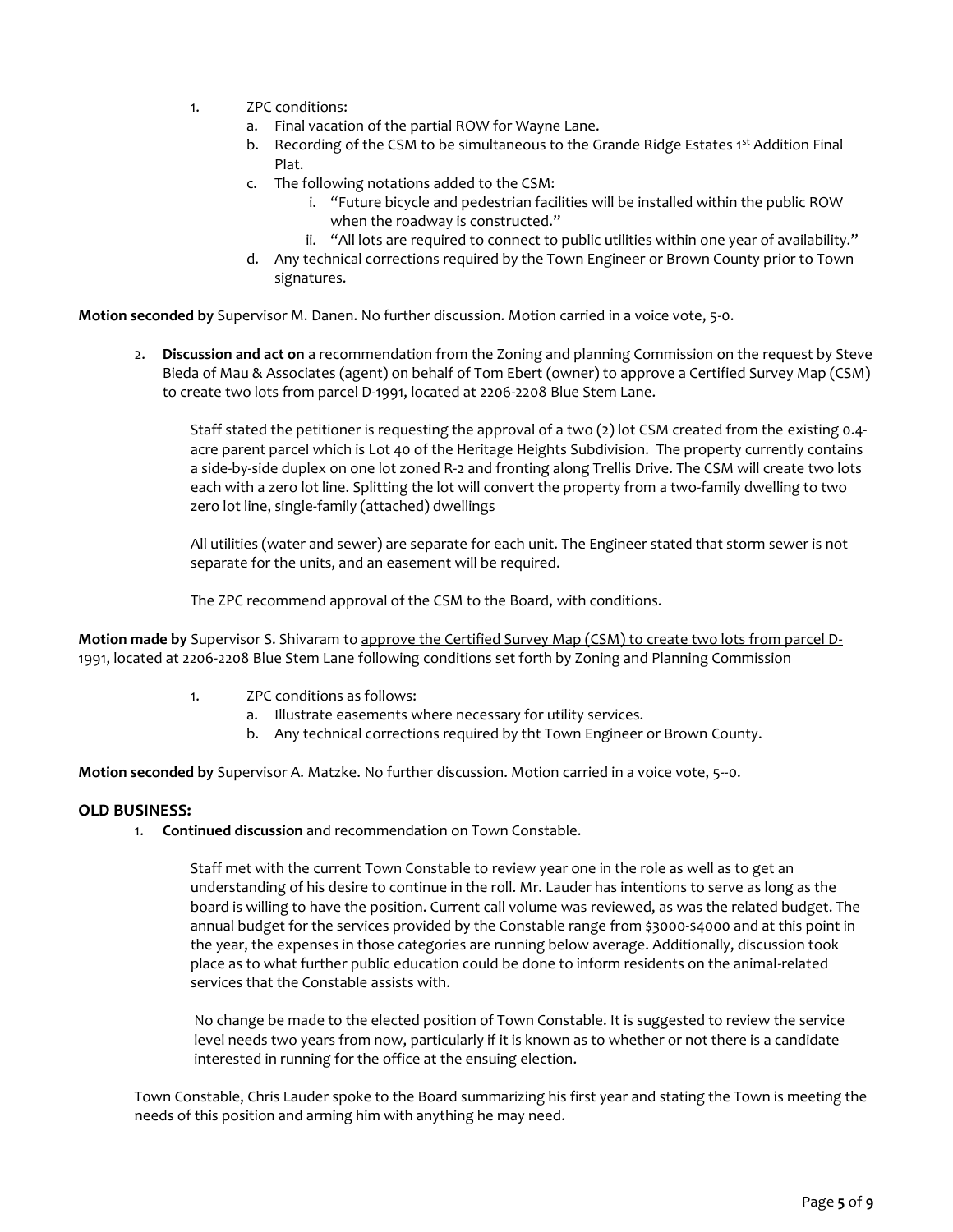# **NEW BUSINESS:**

1. **Request for approval** on a Consultant to Conduct the Town of Ledgeview Vision 2022 and Beyond Strategic Plan.

Staff presented to the Board the need for seeking a consultant that could assist the staff in going through the process of developing a ten-year strategic plan. The Town desires an inclusive process involving input from the Chairman, Supervisors, Staff, and Citizens.

The Town anticipates the following activities to be a part of this assignment:

- a. Interviews with Town Chairman and Town Supervisors
- b. Interviews with the Town Administrator and Department Heads
- c. Facilitation of Strategic Planning workshops with the Town Chairman, Town Supervisors, Town Administrator, and Department Heads
- d. Preparation of a draft report and draft findings.
- e. Preparation of a final report and presentation to Town Board.

The Town desires the following deliverables in the strategic planning process and document:

- a. **Mission Statement**: Review of current mission statement to ensure it continues to be relevant to the community it serves.
- b. **Vision Statement**: Review of the current vision statement to ensure it still meets what the Town Board Supervisors and other community stakeholders perceive the Town will look like in the future.
- c. **Statement of Values**: A statement of the values that are important for the fulfillment of the Town's mission.
- d. **Environmental Scan**: A review of the Town's external environment including an assessment of local, state, and national trends that may impact the Town; local, state, and national best practices, innovations of similar cities, as well as, opportunities for collaboration.
- e. **SWOT Analysis**: A review of the Town's strengths, weaknesses, opportunities, and threats.
- f. **Legislative and Organizational Restructure**: Provide a recommendation on committee structure and also an organization structure for the staff to include a redrawn organization chart.
- g. **Goals, Objectives & Strategies**: An outline of what the Town hopes to achieve over the next 3-5 years.
- h. **Timeline, Responsible Parties & Costs**: An overview of when the Town's strategies are to be started and completed; a listing of individuals who take responsibility for making sure each strategy is addressed and estimated financial costs of implementation.
- i. **Monitoring Success and Key Performance Indicators**: A strategy for identifying key performance indicators used regularly to monitor progress on the strategic plan.
- j. **Considerations for the Next Strategic Planning Process**: An overview of the successes and challenges of the strategic planning process. This section should include advice on linking strategic plans to budget priorities and capital/operational plan

Staff advised they received a lot of great proposals, but one firm did stand out which was Redevelopment Resources and Allyson Brunette Consulting.

Board made mention that they are impressed by proposal and are familiar with some of their work and are happy with them.

**Motion made by** Supervisor S. Shivaram to approve seeking a Consultant to Conduct the Town of Ledgeview Vision 2022 and Beyond Strategic Plan. **Motion seconded by** Supervisor M. Danen. No further discussion. Motion carried a voice vote, 5-0.

2. **Request for approval and award** of bid for Miscellaneous Curb & Gutter & Concrete Flatwork Replacement.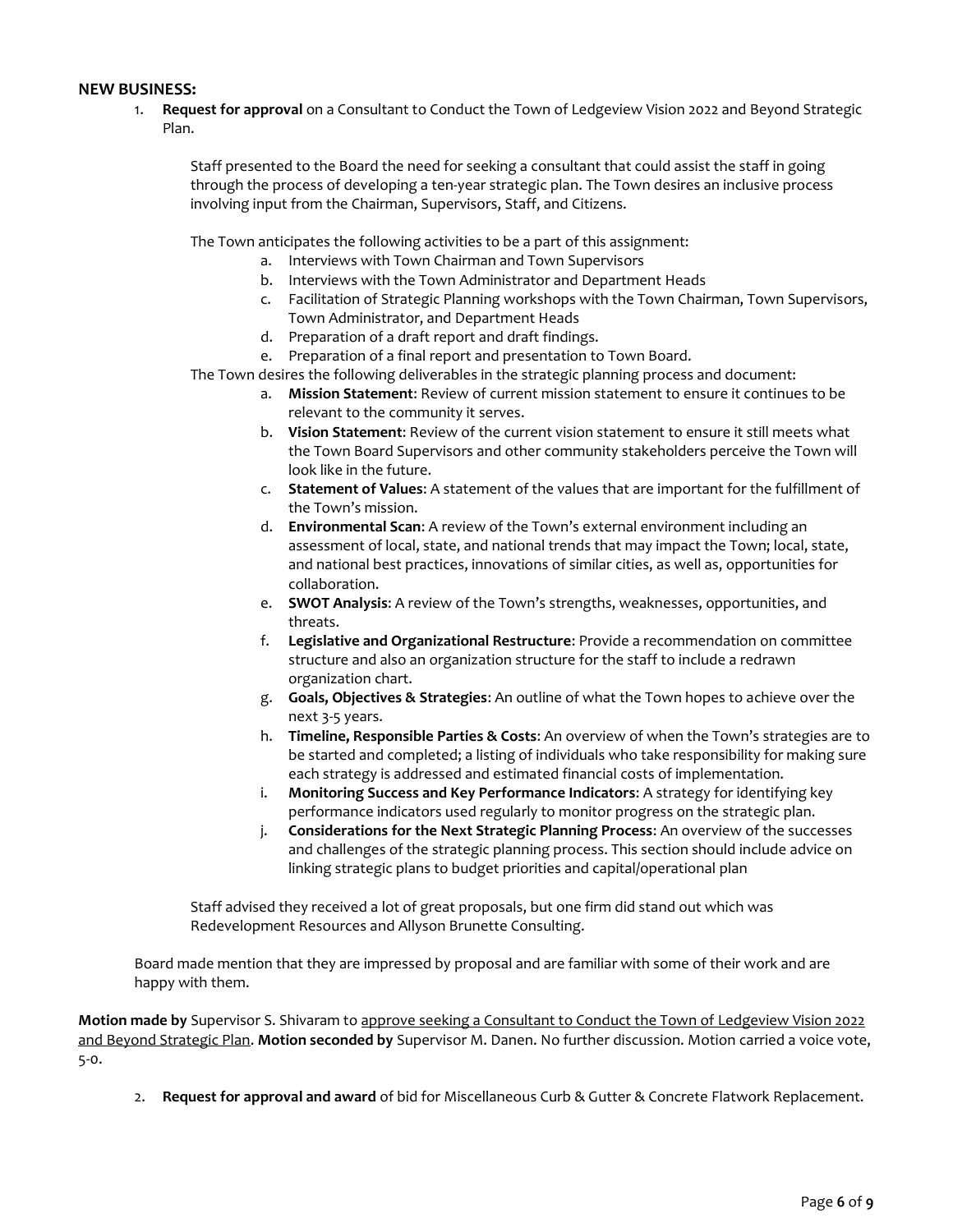Staff presented the need for the approval of the 2022 Miscellaneous Curb and Gutter and Concrete Flatwork Replacement bid so we would have them ready when the repairs need to be made.

**Motion made by** Supervisor R. Van Rossum to approve awarding the bid to Green Bay Concrete **Motion seconded by** Supervisor S. Shivaram. No further discussion. Motion carried in a voice vote, 5-0.

3. **Request for approval and award** of bid for Pavement Crack Sealing Services.

The Town of Ledgeview is budgeted to complete \$40,000 dollars in crack sealing road maintenance for the 2022 year. The roads that are scheduled to be crack sealed are Euro Lane, Wood Violet Ct., Wood Duck Ct., Ravine Road, Ridge Haven Ct., Old Valley Road, Viking Lane, Weatherstone Trail, Graystone Ct, Crystal Rock Ct, Castle Rock Ct., River Point Ct, Edge Point Ct., Cavil Way and Redbird Circle. Staff is recommending the approval of the Bid from Asphalt Seal and Repair.

**Motion made by** Supervisor M. Danen to approve awarding the bid to Asphalt Seal and Repair for Pavement Crack Sealing Services in 2022. **Motion seconded by** Supervisor A. Matzke. No further discussion. Motion carried in a voice vote, 5-0.

4. **Request for approval and award** of bid for Pavement Chip Sealing Services.

Staff presented the need for approval of the 2022 contract needed for Pavement Chip Sealing Services. Staff did make note that they are really impressed Fahrner Asphalt Sealers as they took care to tape off residents' driveways, and only received two complaints in 2021 which is down a large amount from 2020. This year the areas to be sealed are Ravine Road, Stone Vista Lane, Quarry View Ct., Euro Lane, Wood Violet Ct., Wood Duck Ct., Ridge Haven Ct., Scray Hill Road (Intersection of Whisper Ln. West 1130'), Peso Place, North and South Hidden Falls Ct. Every roadway will be fog sealed but Ravine Road which is more of a rural setting. Staff recommends awarding the 2022 chip sealing with fog seal project to Fahrner Asphalt Sealers for \$114,580.02.

**Motion made by** Supervisor R. Van Rossum to approve awarding the bid Fahrner Asphalt Sealers for 2022 Pavement Chip Sealing Services. **Motion seconded by** Supervisor M. Danen. No further discussion. Motion carried in a voice vote, 5-0.

5. **Request for approval** of resolution R-2022-021 for DNR Grant.

Staff presented to the Board the wish for approval of the accompanying resolution, as staff will be submitting a grant application to the WI DNR for funding of restroom/trailhead facility and walking trail at Scray Hill Park. If the Town was awarded the grant in its entirety, we would receive up to 50% or 80% of the funding for the project.

There are two funding sources being requested at the same time that would cover different portions of the project (hence 50% or 80% reimbursement).

The grant application requires a signed authorizing resolution as part of the application documents. The resolution names the appropriate staff that would be responsible for project reporting and documentation and confirms the Town will commit the necessary funds to complete the project.

Staff also has several letters of support from local businesses and residents with regards to these possible improvements.

Discussion was had asking if any of the ARPA funds are able to be used and allocated to which approx. \$ If we used more than \$750,000 of federal funds in one calendar year, the Town would have to have a separate audit which may be pricy.

**Motion made by** Supervisor M. Danen to approve Resolution R-2022-021 pertaining to the DNR Grant. **Motion seconded by** Supervisor A. Matzke. No further discussion. Motion carried in a voice vote, 5-0.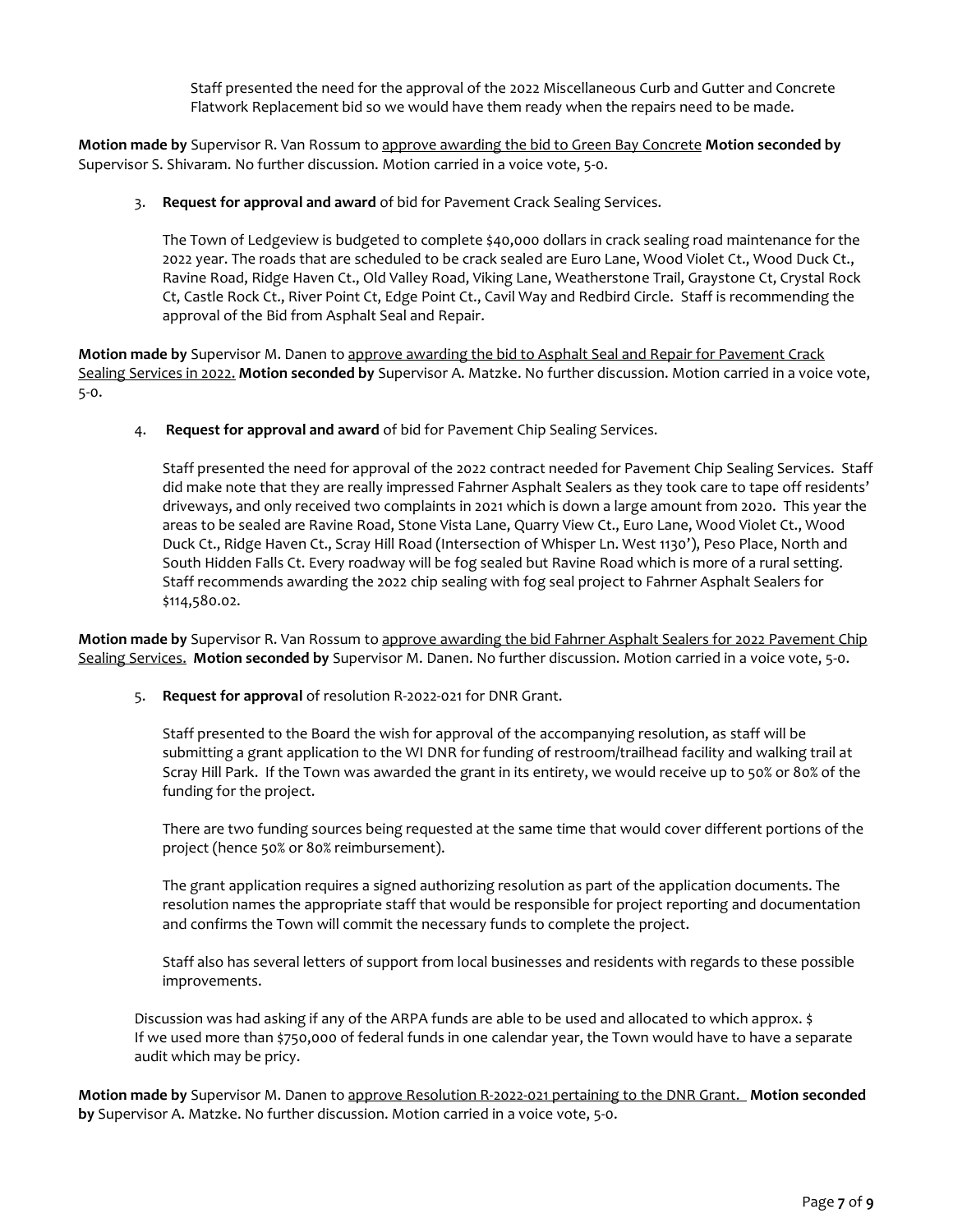# **COMMUNICATIONS:** None.

#### **ORDINANCES:**

- 1. First Reading
	- a. O-2022-009 An Ordinance to Amend Chapter 96 Subdivision and Platting Regulations, Section 96-10 Design Standards Streets and Sidewalks.

Amendment had it match our current design standards that we currently have. Updates info of sidewalks stating all need to be completed upon construction.

Chairman P. Danen makes a motion to dispense further readings and move this to Final Approval of this above ordinance as they are technical changes that should be in effect as soon as possible.

**Motion made by** Chairman P. Danen to approve Ordinance O-2022-009 Amending Chapter 96 – Subdivision and Platting Regulations, Section 96-10 Design Standards Streets and Sidewalks . **Motion seconded by** Supervisor A. Matzke. No further discussion. Motion carried in a voice vote, 5-0.

#### **REPORTS:**

#### **Administrator:**

- Written report as submitted.
- Pointed out that this week is Municipal Treasurer's Week.
- Senator Baldwin funds for southern bridge monies are for creating the plans for this project.

# Planner: None

#### **Zoning Administrator:**

- Written report as submitted.
- 26 new building permits thus far.
- Working hard in working with the Public Works Director, Engineer to catch things in the early stages.

#### **Treasurer:**

- Written report as submitted.
- Brief market adjustment main work done in July and BOR in September.

#### **Clerk:**

- Written report as submitted.
- Elaborated on the election.

# None

# **Engineer:** None

# **Public Works Director:**

• Written report as submitted

• Updated Board on most recent boiler system.

# **Park & Recreation Director:**

- Written report as submitted
- Wanted Boards opinion on 'No-Mow-May' and suspend the noxious weeds portion of our ordinance for the month of May, which would be put on the agenda for May 2's agenda

# **Fire Department:** None

**Board Comments:** None

# **APPROVAL OF THE VOUCHERS:**

**Motion made by** Supervisor R. Van Rossum to approve the vouchers. **Motion seconded by** Supervisor A. Matzke. No further discussion. Motion carried in a voice vote, 5-0.

**CLOSED SESSION:** None

# **ADJOURNMENT:**